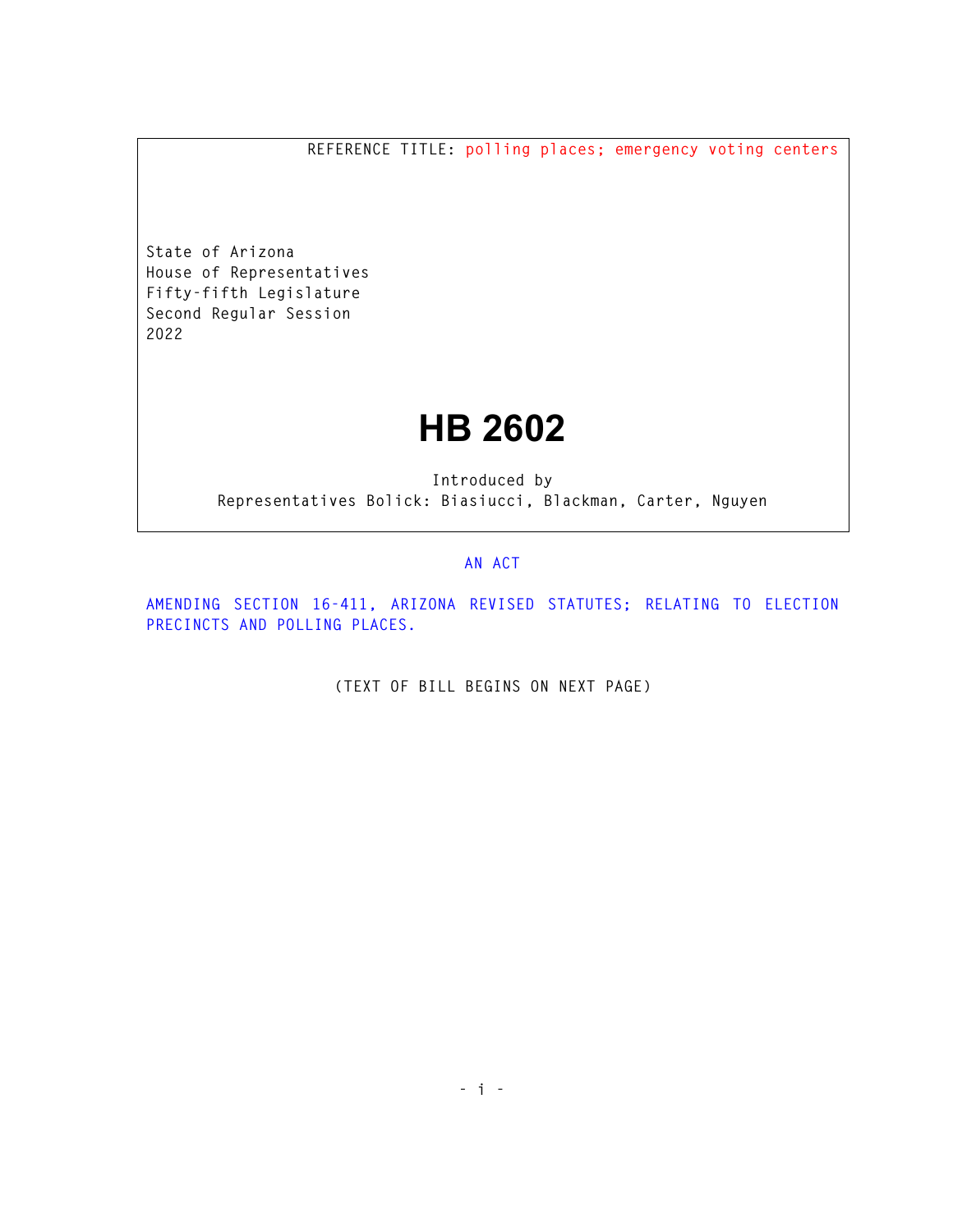```
1 Be it enacted by the Legislature of the State of Arizona: 
2 Section 1. Section 16-411, Arizona Revised Statutes, is amended to 
3 read: 
4 16-411. Designation of election precincts and polling places; 
5 emergency voting centers; electioneering; wait 
6 times
7 A. The board of supervisors of each county, on or before October 1 
8 of each year preceding the year of a general election, by an order, shall 
9 establish a convenient number of election precincts in the county and 
10 define the boundaries of the precincts. The election precinct boundaries 
11 shall be established so as to be included within election districts 
12 prescribed by law for elected officers of the state and its political 
13 subdivisions including community college district precincts, except those 
14 elected officers provided for in titles 30 and 48. 
15 B. At least twenty days before a general or primary election, and 
16 at least ten days before a special election, the board shall designate one 
17 polling place within each precinct where the election shall be held, 
18 except that: 
19 1. On a specific finding of the board, included in the order or 
20 resolution designating polling places pursuant to this subsection, that no 
21 suitable polling place is available within a precinct, a polling place for 
22 that precinct may be designated within an adjacent precinct. 
23 2. Adjacent precincts may be combined if boundaries so established 
24 are included in election districts prescribed by law for state elected 
25 officials and political subdivisions including community college districts 
26 but not including elected officials prescribed by titles 30 and 48. The 
27 officer in charge of elections may also split a precinct for 
28 administrative purposes. The polling places shall be listed in separate 
29 sections of the order or resolution. 
30 3. On a specific finding of the board that the number of persons 
31 who are listed as early voters pursuant to section 16-544 is likely to 
32 substantially reduce the number of voters appearing at one or more 
33 specific polling places at that election, adjacent precincts may be 
34 consolidated by combining polling places and precinct boards for that 
35 election. The board of supervisors shall ensure that a reasonable and 
36 adequate number of polling places will be designated for that election. 
37 Any consolidated polling places shall be listed in separate sections of 
38 the order or resolution of the board. 
39 4. On a specific resolution of the board, the board may authorize 
40 the use of voting centers in place of or in addition to specifically 
41 designated polling places. A voting center shall allow any voter in that 
42 county to receive the appropriate ballot for that voter on election day 
43 after presenting identification as prescribed in section 16-579 and to 
44 lawfully cast the ballot. Voting centers may be established in
```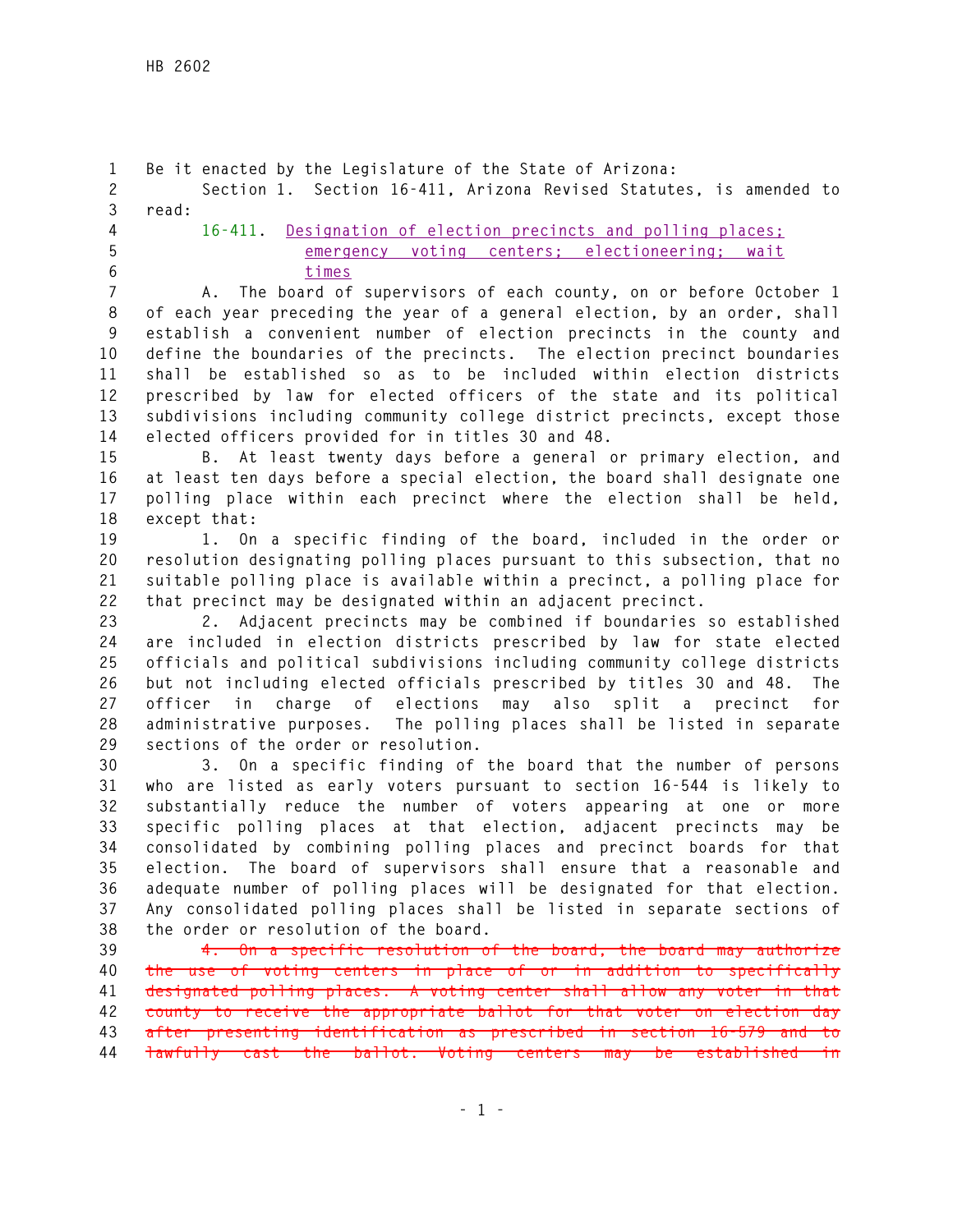## **1 coordination and consultation with the county recorder, at other county 2 offices or at other locations in the county deemed appropriate.**

**3 5. 4. On a specific resolution of the board of supervisors that is 4 limited to a specific election date and that is voted on by a recorded 5 vote, the board may authorize the county recorder or other officer in 6 charge of elections to use emergency voting centers as follows:** 

**7 (a) The board shall specify in the resolution the location and the 8 hours of operation of the emergency voting centers.** 

**9 (b) A qualified elector voting at an emergency voting center shall 10 provide identification as prescribed in section 16-579, except that 11 notwithstanding section 16-579, subsection A, paragraph 2, for any voting 12 at an emergency voting center, the county recorder or other officer in 13 charge of elections may allow a qualified elector to update the elector's 14 voter registration information as provided for in the secretary of state's 15 instructions and procedures manual adopted pursuant to section 16-452.** 

**16 (c) If an emergency voting center established pursuant to this 17 section becomes unavailable and there is not sufficient time for the board 18 of supervisors to convene to approve an alternate location for that 19 emergency voting center, the county recorder or other officer in charge of 20 elections may make changes to the approved emergency voting center 21 location and shall notify the public and the board of supervisors 22 regarding that change as soon as practicable. The alternate emergency 23 voting center shall be as close in proximity to the approved emergency 24 voting center location as possible.** 

**25 (c) AN EMERGENCY VOTING CENTER MAY BE ESTABLISHED ONLY ON 26 OCCURRENCE OF A GENUINE EMERGENCY SUCH AS WAR, CIVIL UNREST OR NATURAL 27 DISASTER THAT MAKES IT LIKELY THAT LARGE NUMBERS OF VOTERS WILL BE 28 SUBSTANTIALLY IMPAIRED IN THEIR ABILITY TO VOTE ON ELECTION DAY AS 29 COMPARED TO OTHER ELECTIONS.** 

**30 C. If the board fails to designate the place for holding the 31 election, or if it cannot be held at or about the place designated, the 32 justice of the peace in the precinct, two days before the election, by an 33 order, copies of which the justice of the peace shall immediately post in 34 three public places in the precinct, shall designate the place within the 35 precinct for holding the election. If there is no justice of the peace in 36 the precinct, or if the justice of the peace fails to do so, the election 37 board of the precinct shall designate and give notice of the place within 38 the precinct of holding the election. For any election in which there are 39 no candidates for elected office appearing on the ballot, the board may 40 consolidate polling places and precinct boards and may consolidate the 41 tabulation of results for that election if all of the following apply:** 

**42 1. All affected voters are notified by mail of the change at least 43 thirty-three days before the election.**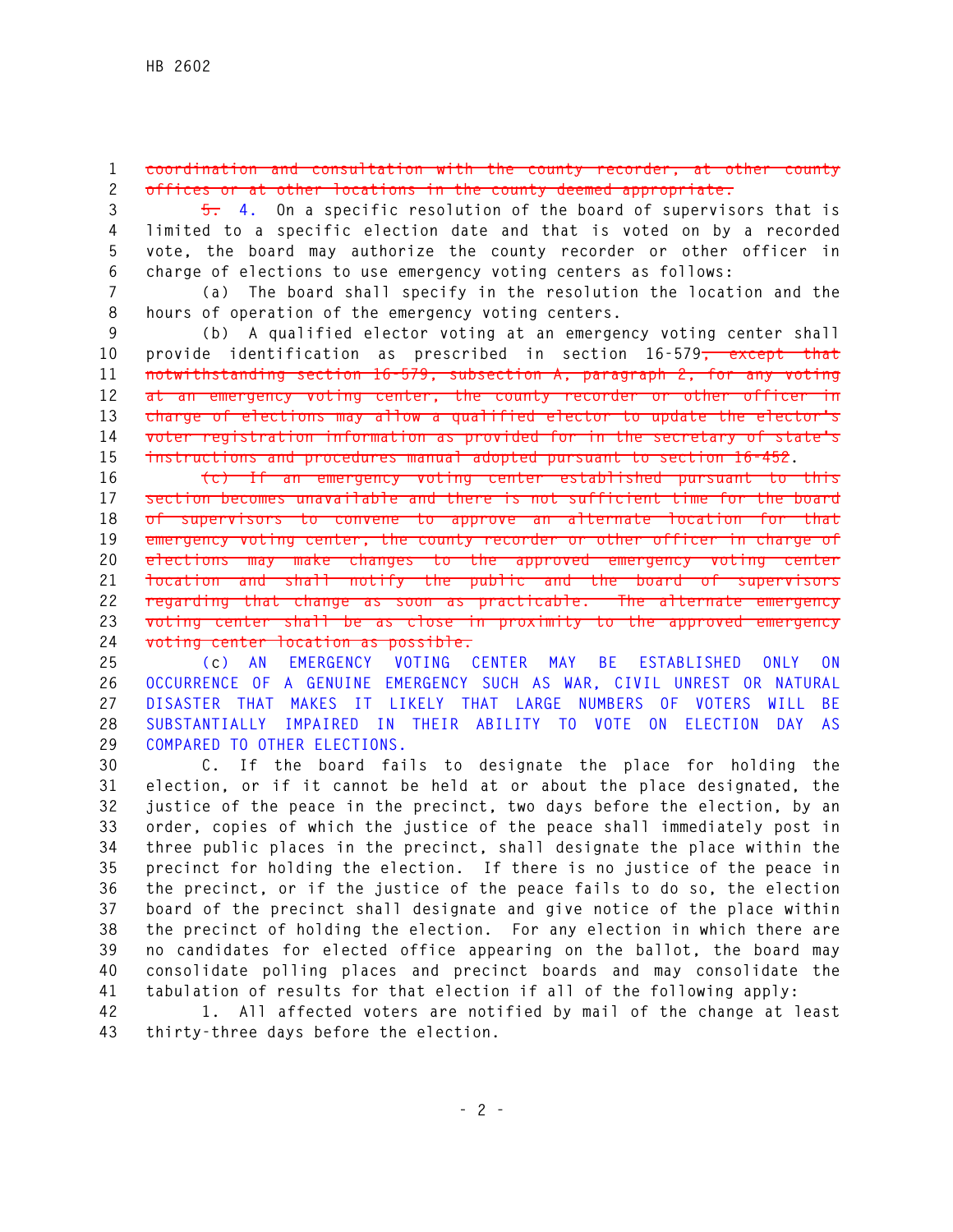**1 2. Notice of the change in polling places includes notice of the 2 new voting location, notice of the hours for voting on election day and 3 notice of the telephone number to call for voter assistance.** 

**4 3. All affected voters receive information on early voting that 5 includes the application used to request an early voting ballot.** 

**6 D. The board is not required to designate a polling place for 7 special district mail ballot elections held pursuant to article 8.1 of 8 this chapter, but the board may designate one or more sites for voters to 9 deposit marked ballots until 7:00 p.m. on the day of the election.** 

**10 E. Except as provided in subsection F of this section, a public 11 school shall provide sufficient space for use as a polling place for any 12 city, county or state election when requested by the officer in charge of 13 elections.** 

**14 F. The principal of the school may deny a request to provide space 15 for use as a polling place for any city, county or state election if, 16 within two weeks after a request has been made, the principal provides a 17 written statement indicating a reason the election cannot be held in the 18 school, including any of the following:** 

**19 1. Space is not available at the school.** 

**20 2. The safety or welfare of the children would be jeopardized.** 

**21 G. The board shall make available to the public as a public record 22 a list of the polling places for all precincts in which the election is to 23 be held.** 

**24 H. Except in the case of an emergency, Any facility that is used as 25 a polling place on election day or that is used as an early voting site 26 during the period of early voting shall allow persons to electioneer and 27 engage in other political activity outside of the seventy-five foot limit 28 prescribed by section 16-515 in public areas and parking lots used by 29 voters. This subsection does not allow the temporary or permanent 30 construction of structures in public areas and parking lots or the 31 blocking or other impairment of access to parking spaces for voters. The 32 county recorder or other officer in charge of elections shall post on its 33 website at least two weeks before election day a list of those polling 34 places in which emergency conditions prevent electioneering and shall 35 specify the reason the emergency designation was granted and the number of 36 attempts that were made to find a polling place before granting an 37 emergency designation. If the polling place is not on the website list of 38 polling places with emergency designations, electioneering and other 39 political activity shall be allowed outside of the seventy-five foot 40 limit.** 

**41 I. If an emergency arises after the county recorder or other 42 officer in charge of elections' initial website posting OF POLLING PLACES, 43 the county recorder or other officer in charge of elections shall update 44 the website as soon as is practicable to include any new polling places, 45 shall highlight the polling place location on the website and shall**